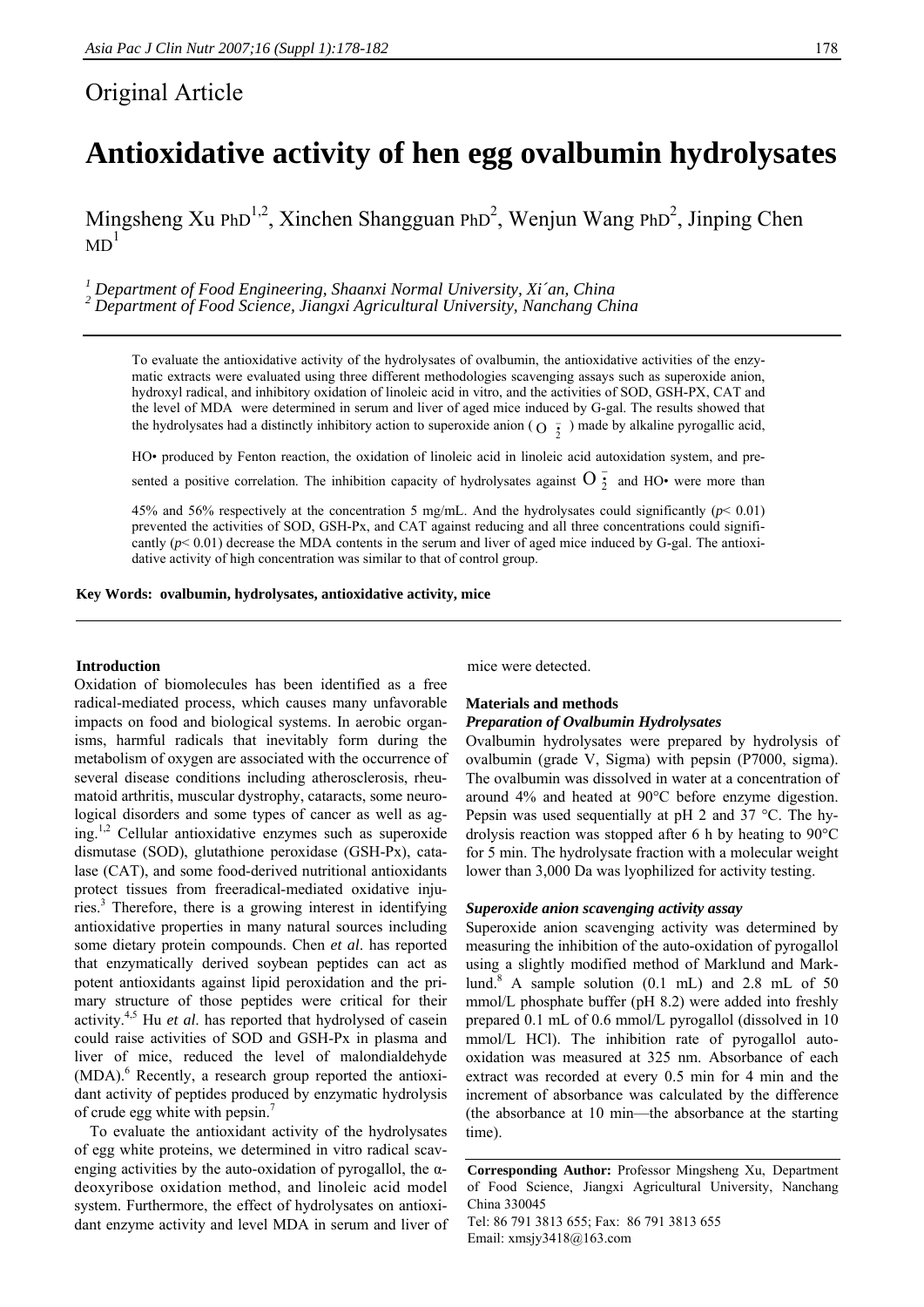# *Hydroxyl radical scavenging activity assay*

Hydroxyl radical scavenging activity was determined according to a slightly modified method of the α- deoxyribose oxidation method. 9 Hydroxyl radical was generated by Fenton reaction in the presence of  $FeSO<sub>4</sub> \cdot 7H<sub>2</sub>O$ . A reaction mixture containing each 0.2 mL of 10 mmol/L FeSO<sub>4</sub>- EDTA and 0.5 mL of 10 mmol/L  $\alpha$ -deoxyribose was mixed with 0.2 mL of the extract solution was added into the reaction mixture until the total volume reached 1.8 mL. Then  $0.2$  mL of 10 mmol/L  $H_2O_2$  was added into the reaction mixture and incubated at 37°C for 1 h. After incubation, each 1 mL of 2.8% trichloroacetic acid (TCA) and 1.0% thiobarbituric acid (TBA) were added. Then, the mixture was placed in a boiling water bath for 15 min. Absorbance was measured at 532 nm.

#### *Lipid peroxidation inhibition assay*

Linoleic acid was oxidized in a linoleic acid model system to measure the antioxidative activity following the method of Osawa and Namiki with slight modifications.<sup>10</sup> Briefly, the sample was dissolved in 5 mL of 50 mmol/L phosphate buffer (pH 7.0) and added into a mixture of 99.5% ethanol (5 mL) and linoleic acid (0.065 mL) in which the final volume was adjusted to 12.5 mL with distilled water. The mixed solution in a slightly sealed screw-cap conical tube was incubated at  $40^{\circ}$  in the dark. The degree of linoleic acid oxidation was measured at 24 h intervals by ferric thiocyanate method described by Mitsuda *et al.*<sup>11</sup> Aliquot (0.1 mL) of reaction mixture was mixed with 75% ethanol (4.7 mL), 30% ammonium thiocyanate (0.1 mL) and 0.02 mol/L ferrous chloride (0.1 mL) in 3.5% HCl. After 3 min, degree of color development that represented linoleic acid oxidation was measured spectrophotometrically at 500 nm.

# *Animals and experimental design*

180 healthy Kunming male mice were selected and divided into 6 groups randomly, one as control group (NC), the other five groups were aged mice group induced by D-galactose (D-gal), ovalbumin group (Ova), low dose of hydrolysates group (L), medium dose of hydrolysates group (M), high dose of hydrolysates group (H), each group with two repeats. The mice were supplemented with 0.25 mL normal saline for NC, and other groups administrated with 150 mg/kg D-gal for 30-d. After that, NC and D-gal groups were administrated with 0.25 mL/d distilled water, and Ova, L, M, H groups were supplemented 10 mg/mL ovalbumin, 4, 10 and 16 mg/mL by 0.25 mL/d respectively. 40-d later, all mice were euthanatized, and the activities of SOD, GSH-Px, CA-Tand the level of MDA were determined. Meanwhile, before mice were euthanatized, all the mice were fasted for 12 h, and blood was sampled from eyepit, then centrifugalized at 3000 g for 10 min to isolate the serum, and stored the serum at –20℃ for later use. After death, all livers were collected and washed with cooled saline three times, eliminated fat and connective tissue, dried the surface moisture with filter paper and weighted, then mashed the live and diluted it with cooled saline at an end concentration of 10 %, centrifugalized at 3000 g, 15 min, the suspension was collected and stored at 4℃ for later use.

#### *Superoxide Dismutase Assay*

The nitroblue tetrazolium (NBT) method of Beauchamp and Fridovich, $12$  which is based on the inhibition of NBT reduction by SOD, was used for the determination of SOD activities. Briefly, 2.5 mL of 0.05 mol sodium carbonate buffer (pH 10) was mixed with 0.1 mL of 3 mmol/L EDTA, 3 mmol/L xanthine, 1.5 mg/mL bovine serum albumin, 0.75 mmol/L NBT, and the serum and homogenates of liver containing SOD. Reaction was initiated by adding 0.1 mL of 56 mU/mL xanthine oxidase. After 30 min of incubation, the reaction was terminated by mixing 6 mmol/L  $CuCl<sub>2</sub>$  and was centrifugalized at 350 *g* for 10 min. Absorbance of blue formazan was recorded at 560 nm and 25 °C. The relative absorbance was then converted into unit of SOD activity per mL or per mg protein, where one unit of SOD activity was equivalent to the quantity of SOD that caused a 50% reduction in the background rate of NBT reduction.

#### *Glutathione Peroxidase Assay*

The method of Wendel, $^{13}$  with some modifications, was employed to quantitate the activity of GSH-Px. Into 1 mg of NADPH, 9.2 mL of 1 mmol/L sodium azide solution (in 50 mmol/L sodium phosphate buffer with 0.4 mmol/L EDTA), 0.1 mL of glutathione reductase enzyme solution (100 U/mL), and 0.05 mL of glutathione reduced (GSH) were added and mixed by inversion. Then, 3 mL of the mixture 0.05 mL of the serum and homogenates of liver containing GSH-Px was added. It was vortexed and incubated for 5 min at room temperature. After the incubation, 0.05 mL of  $H_2O_2$  was immediately mixed by inversion and the spectrophotometric measurements were recorded kinetically at 340 nm after every 30 s over a period of 5 min. GSH-Px activity was calculated from the change in optical density per minute in the maximum linear rate range using a molar extinction coefficient for NADPH of  $6.22 \times 10^3$  µmol and assuming 2 mol of GSH formed for each mole of NADPH consumed. One unit activity was defined as 1μmol/L NADPH oxidized per minute.

#### *Catalase Assay*

Catalase activity was determined according to the method of Beers *et al.*,<sup>14</sup> by following the decomposition of  $H_2O_2$ at 240 nm and 25°C. Hydrogen peroxide solution (10 mmol/L) in 50 mmol/L potassium phosphate buffer (pH 7.0) with 0.1 mL of the serum and homogenates of liver containing catalase was mixed with inversion, and decrease of absorbance every 30 s over a period of 3 min was recorded kinetically using a spectrophotometer. Changes in the rate of absorbance were converted into unit of catalase/mg protein using a conversion factor (3.45), which corresponds to the decomposition of 3.45 micromoles of hydrogen peroxide in a reaction mixture producing a decrease in the absorbance from 0.45 to 0.40 unit.

# *MDA assay*

This assay was used to determine malondialdehyde (MDA) levels as described by Ohkawa *et al*.<sup>15</sup> 200 μL of the serum or homogenates of liver was added into 50 μL of 8.1% sodium dodecyl sulfate (SDS), vortexed, and was incubated for 10 minutes at room temperature. 375 μL of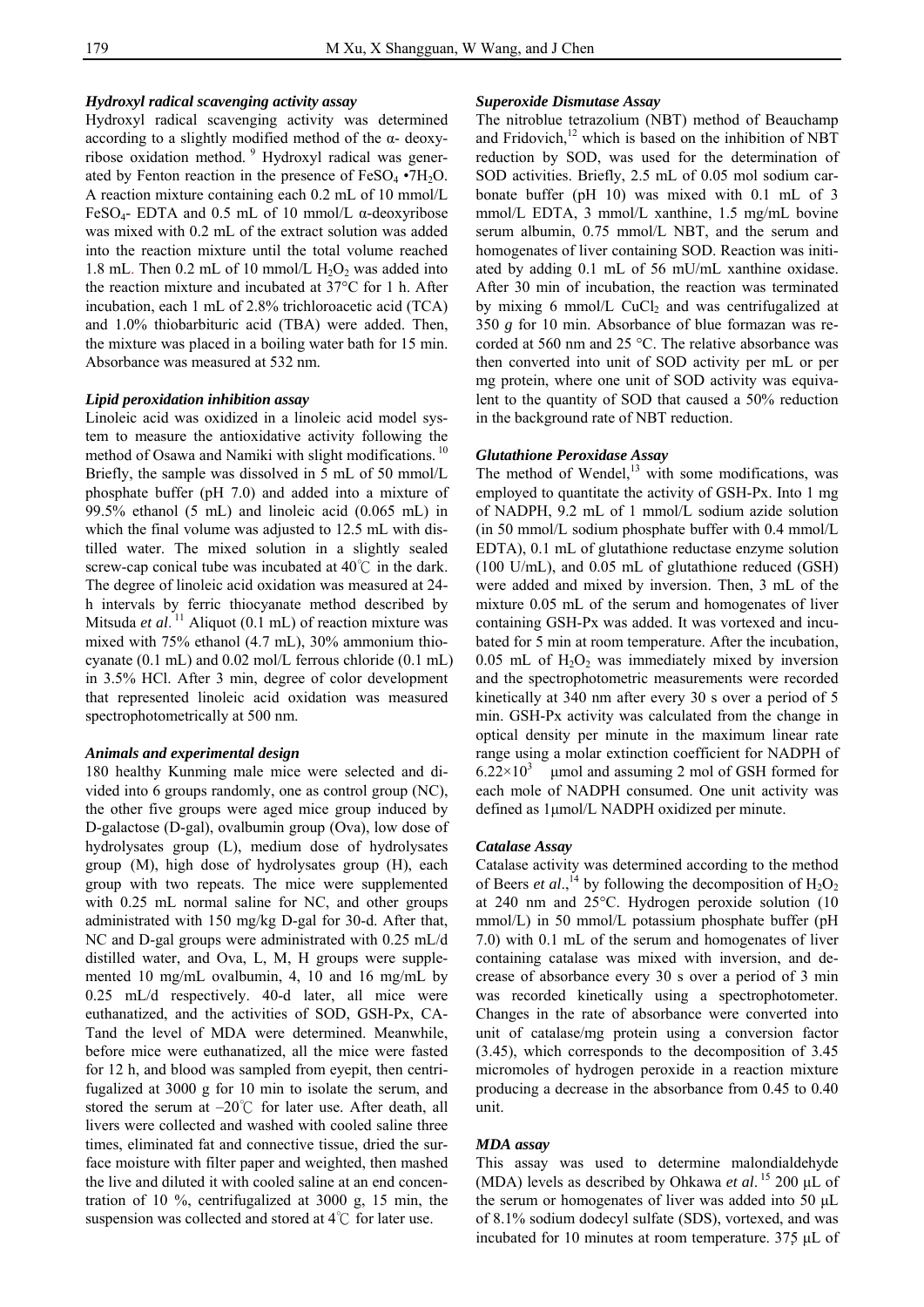**Table 1.** Levels of MDA and activities of SOD, GSH-Px and CAT in tested mice serum and liver

|       |               | NC                            | $D$ -gal                      | Ova                            | H                              | M                               | L                              |
|-------|---------------|-------------------------------|-------------------------------|--------------------------------|--------------------------------|---------------------------------|--------------------------------|
| Serum | <b>SOD</b>    | $412\pm66.8^{aA}$             | $285 \pm 55.2^{\circ}$ C      | $336\pm44.6^{cdB}$             | $394\pm26.5^{abA}$             | $368 \pm 42.6$ <sub>bcAB</sub>  | 328±55.3dBC                    |
|       | <b>GSH-PX</b> | 480±46.6 <sup>aA</sup>        | $237\pm25.6^{eD}$             | $272 \pm 53.2$ <sup>dD</sup>   | $402{\pm}72.3^{bB}$            | $372\pm36.8^{bB}$               | $317\pm24.6^{\circ}$           |
|       | <b>CAT</b>    | $7.90 \pm 1.14$ <sup>aA</sup> | $3.57 \pm 0.68$ eD            | $4.27 \pm 0.75$ <sup>dD</sup>  | $7.09 \pm 0.89$ <sup>bAB</sup> | $6.58 \pm 0.94$ <sub>bcBC</sub> | $6.21 \pm 0.72$ <sup>cC</sup>  |
|       | <b>MDA</b>    | $8.88 \pm 1.47$ <sup>cD</sup> | $14.2 \pm 2.18$ <sup>aA</sup> | $11.8 \pm 1.81$ <sup>bB</sup>  | 9.30 $\pm$ 1.22 <sup>cD</sup>  | $9.59 \pm 1.04$ <sup>cCD</sup>  | $11.1 \pm 2.02$ <sup>bBC</sup> |
| Liver | <b>SOD</b>    | $654\pm68.3^{aA}$             | $356\pm46.8$ <sup>dD</sup>    | $379 \pm 52.1$ <sup>dCD</sup>  | $488\pm73.6^{bB}$              | $423 \pm 70.2$ <sup>cC</sup>    | $391\pm23.7$ <sup>cdCD</sup>   |
|       | <b>GSH-PX</b> | 51.6 $\pm$ 4.92 $^{aA}$       | $38.5 \pm 5.33$ <sup>dC</sup> | $40.6 \pm 3.51^{\text{cdC}}$   | $45.8\pm3.86^{bB}$             | $42.2 \pm 2.02$ <sup>cC</sup>   | $41.6 \pm 1.20$ <sup>cC</sup>  |
|       | <b>CAT</b>    | $2.17\pm0.23^{aA}$            | $1.36 \pm 0.25$ <sup>dD</sup> | $1.51 \pm 0.16$ <sup>dCD</sup> | $1.87\pm0.10^{bB}$             | $1.73 \pm 0.31$ <sub>bcB</sub>  | $1.68 \pm 0.24$ <sup>cBC</sup> |
|       | <b>MDA</b>    | $2.47\pm0.51$ <sup>dD</sup>   | $6.43 \pm 1.44$ <sup>aA</sup> | $5.24 \pm 0.87$ <sup>bB</sup>  | $3.26 \pm 0.74^{\text{cCD}}$   | $3.60 \pm 0.23$ <sup>cC</sup>   | $3.82 \pm 0.81$ <sup>cC</sup>  |

Note: Values expressed as Mean± SD, n=15. Different capital letter in the same row means greatly significantly ( $p$ <0.01), different lowercase means significant difference (*p*<0.05).

20% acetic acid (pH 3.5) and 375 μL of thiobarbituric acid (0.6%) were added and placed in a boiling water bath for 60 min. The samples were allowed to cool at room temperature, then 1.25 mL of butanol: pyridine (15:1) was added, vortexed and centrifuged at 1000 g for 5 minutes. 500 μL of the colored layer was measured at 532 nm using 1,1,3,3−tetraethoxy propane as a standard.

#### *Statistical analysis*

Values were presented as means±standard deviation (*SD*) when appropriate. Differences between groups were evaluated by one-way ANOVA, followed by a leastsignificant difference (LSD). All analyses were performed with the statistical software DPS8.0.

#### **Results and discussion**

*Antioxidative activities of ovalbuin hydrolysates in vivo* Antioxidative activities of ovalbuin hydrolysates in vivo were investigated by aged mice model, which was induced by injected daily with D-galactos.

The activities of SOD, GHS-Px, CAT and concentration of MDA in treatment group mice were shown in Table 1. From table 1 we can see, the SOD, GSH-Px, and CAT activities decreased significantly, and the MDA level increased in the liver and serum of aged mice induced by continuously injected with D-gal, and all the parameters were significantly different to the control group  $(p<0.01)$ . After being dealt with hen egg ovalbumin hydrolysates, the SOD, GSH-Px, and CAT activities were lower than those of control group  $(p<0.01)$ , and the H group was the highest, respectively; to the MDA level, all the experimental groups were higher than that of control group (*p*<0.05), meanwhile, the SOD, GSH-Px, and CAT activities were higher than those of aged group  $(p<0.01)$ , and the MDA level was lower than that of control group  $(p<0.05)$ .

It was reported that injection of a low dose of Dgalactose into mice could induce changes which resembled accelerated aging. The aging model showed neurological impairment, decreased activity of anti-oxidant

enzymes, and poor immune responses.<sup>16</sup> Anti-aging action of ovalbumin hydrolysates was evaluated by aged mice model, which was induced by injected daily with Dgalactos.

 Nutritional antioxidants play an important role in cellular antioxidative defense mechanisms. In addition, antioxidative enzymes such as superoxide dismutase (SOD), catalase (CAT), and glutathione peroxidase (GSH-Px) act to protect tissues from oxidative injury generated by oxygen free radicals e.g., superoxide anion ( $\overline{O_2}$ ), hydroxyl radical (•OH) and hydrogen peroxide  $(H_2O_2)$ .

 Free radicals are the source of lipid peroxidation derived from oxygen, and the first line of defense against them is SOD. SOD is an important eliminated enzyme for, and plays key role on balancing between production and removal of endogenous ROS and other pro-oxidants in the body, it can catalyze superoxide anion occurs disproportional reaction, thereby clears the  $\overline{O_2^*}$  and superoxide free radicals to protect cell from damage. The activity of SOD in the body decreased with aging, hen egg ovalbumin hydrolysates could significantly prevented the SOD activity against reducing in the serum and liver of the mice that induced with D-gal, which indicates that hen egg ovalbumin hydrolysates processing antiaging function. In this experiment, of all three concentrations groups, H group possessed higher SOD level in serum and liver, but serum is slightly lower than liver, it suggests that hydrolysates play an important role in the antioxidative defense status of serum, but increases it in liver, which consisted with the other study in rat with fish protein.<sup>19</sup> Also, this suggests that the antioxidative of hydrolysates is dosedependent.

 GSH-Px is one of the anti-oxidation enzymes, and its level could be regarded as an important index for antioxidation. GSH-Px can clear the free radicals in the body which produced during the metabolism, prevents the lipid oxidation and decomposes  $H_2O_2$ , so that the harmful products can not be formed and accumulated. In our experiment, hydrolysates could increase the GSH-Px activity both in serum and liver, and the serum was much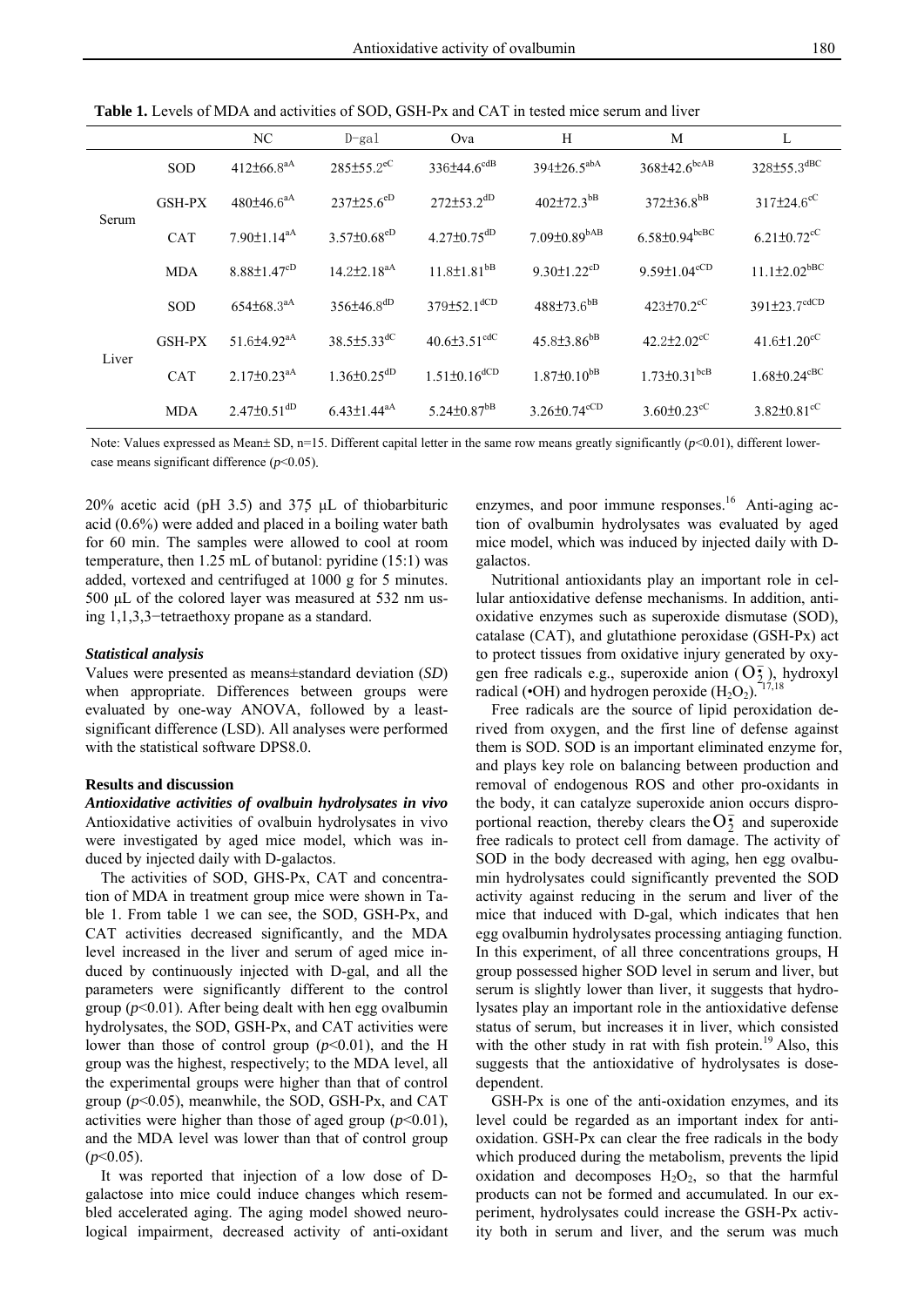

**Figure 1.** Effects of hydrolysates from ovalbumin on inhibited the auto-oxidation of pyrogallol



**Figure 2.** Effects of hydrolysates from ovalbumin on hydroxyl radical scavenging activity



**Figure 3.** Effects of hydrolysates from ovalbumin on antioxidative activities in linoleic acid autoxidation system

higher than that of liver, which indicated that ovalbumin hydrolysates functioned mainly in serum. This differs with the anti-oxidation activity of VE, which functions indirectly through serum or the oxidases in the tissue. $20$ Hen egg ovalbumin hydrolysates could significantly inhibit the GSH-Px activity reducing in the serum and liver of the mice that induced with D-gal, which indicates that hydrolysates processing antiaging function.

 $H_2O_2$  is an important semi-finished product during the free radical metabolism. In common, superoxide anion free radicals could be catalyzed by SOD and produce  $H_2O_2$ , and  $H_2O_2$  could be cleared by catalase immediately, and when the catalase is insufficiency,  $H_2O_2$  can penetrate cellular membrane and damage the cell structure. High activity of SOD and CAT can prevent the lipid peroxidation, main the integration of the cellular membrane. Activities of CAT in experimental groups were higher than that of D-gal group both in serum and liver, and H group was the highest. Elevation of CAT and SOD could be an

indication of increased antioxidant protection of the tissues $^{21}$ 

Aging causes prominent oxidative damage to various cellular components, especially in tissues with high oxidative capacity.<sup>22,,23</sup> Therefore, it is not surprising that lipid peroxidation and protein oxidation in the aged heart and oxidative muscle fibers were intensified, as demonstrated by the higher levels of MDA and carbonyl formation. MDA is the superoxide products of polyunsaturated fatty acids in the body induced by  $O_2^{\frac{1}{2}}$ , and its level can reflect the free radical contents, thereby the damaged degree can be deduced indirectly. In the present study, significantly lower serum and liver concentrations of MDA were observed in mice receiving hydrolysates supplementation. The plausible reason for this is that hydrolysates attenuate free radical production. It may directly prevent the production of free radicals or it may facilitate the scavenging of free radicals.<sup>24</sup>

#### *Radicals-scavenging activity*

Free radicals with the major species of reactive oxygen species (ROS) are unstable, and react readily with other groups or substances in the body, resulting in cell damaging and human disease. Especially, the chemical activity of hydroxyl radical is the strongest among the ROS. It easily reacts with biomolecules such as amino acids, proteins, and DNA. Therefore, the removal of hydroxyl radical and superoxide anion is probably one of the most effective defences of a living body against various diseases. The resultant hydrolysates were tested for their scavenging activities on two different radicals, superoxide, and hydroxyl radical using the pyrogallol auto-oxidation system, and Fenton reaction (Fe<sup>2+</sup>+ H<sub>2</sub>O<sub>2</sub>  $\rightarrow$  Fe<sup>3+</sup> + O<sup>+</sup> HO•), respectively. We could observe that ovalbumin hydrolysates exert potential scavenging effects on two radicals in different capacities. Figure 1 presents the inhibitory rate of the superoxide productivity in concentrations of hydrolysates. The hydrolysates of ovalbumin exhibited antioxidant activity, and the antioxidant activity increased with increasing concentrations, and more significantly  $(p < 0.01)$  than the antioxidant activity of ovalbumin with the same concentrations. Superoxide anion  $(\overline{O_2})$  is formed in viable cells during several biochemical reactions<sup>16</sup> and its effect can be magnified because it produces other types of free radicals and oxidizing agent that can induce cell damage.<sup>25</sup> In our research, the inhibition capacity of hydrolysates against  $O_2^+$  was more than 45% at the concentration of 5 mg/mL.

The cell damaging action of hydroxyl radical is well known, as it is the strongest among free radicals.<sup>26</sup> Some hydrolysates have exhibited positive effects on hydroxyl radical.<sup>27</sup> As shown in figure 2, each various concentrations tested possessed hydroxyl radical scavenging effects and more significantly  $(p< 0.01)$  than the antioxidant activity of ovalbumin with the same concentration. At the concentration of 5 mg/mL, the inhibition capacity reached around 56%.

# *Inhibitory effects of ovalbumin hydrolysates on lipid peroxidation*

To assess the inhibitory effects of Ovalbmin hydrolysates on lipid peroxidation, linoleic acid was oxidized using a